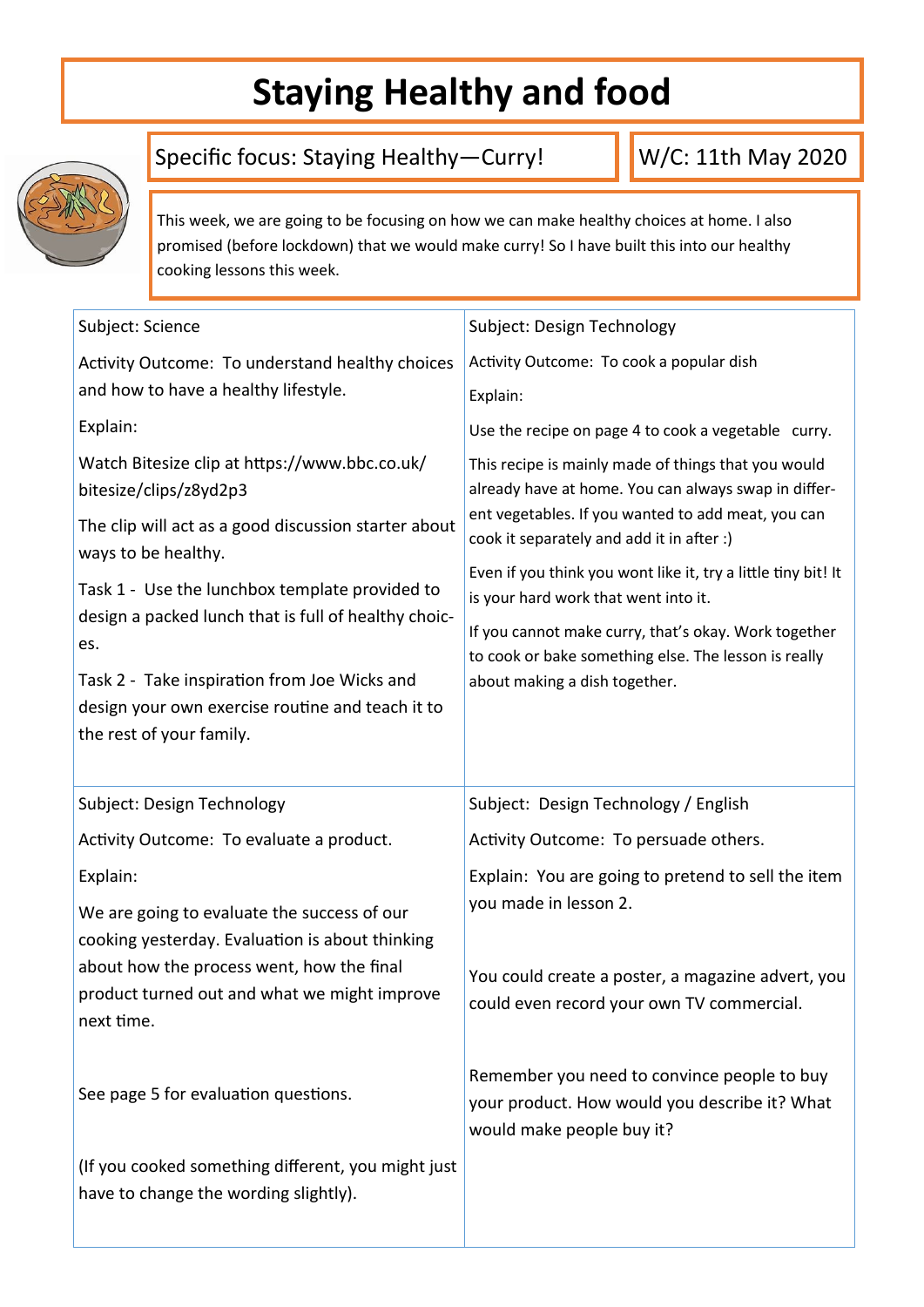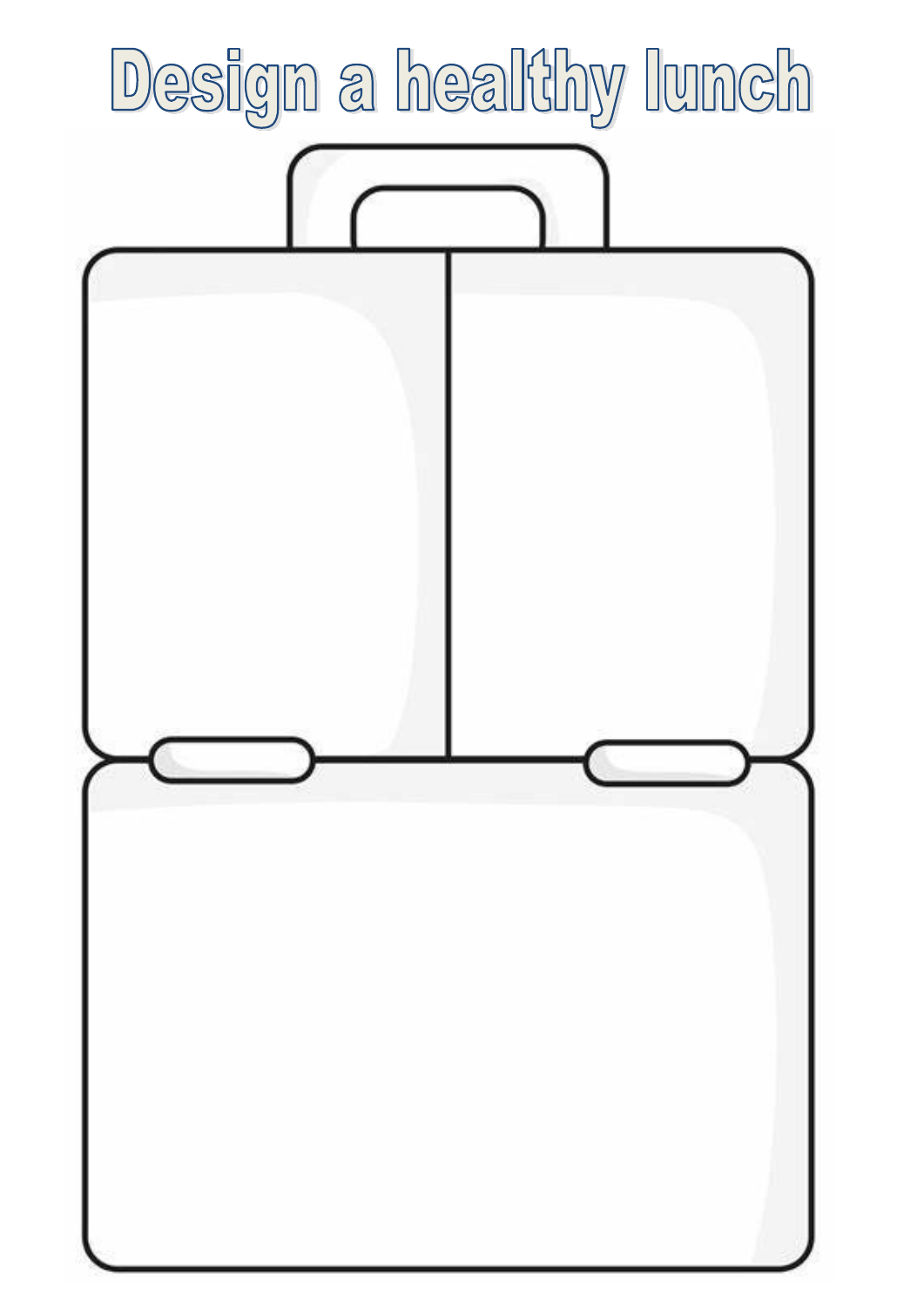

|    | 1. |  |  |
|----|----|--|--|
|    | 2. |  |  |
|    | 3. |  |  |
|    | 4. |  |  |
|    | 5. |  |  |
| 6. |    |  |  |
|    |    |  |  |



Jog on the spot Star jumps Straight jumps March on the spot Burpees

Arm lifts Arm circles Leg lifts Sit ups Push ups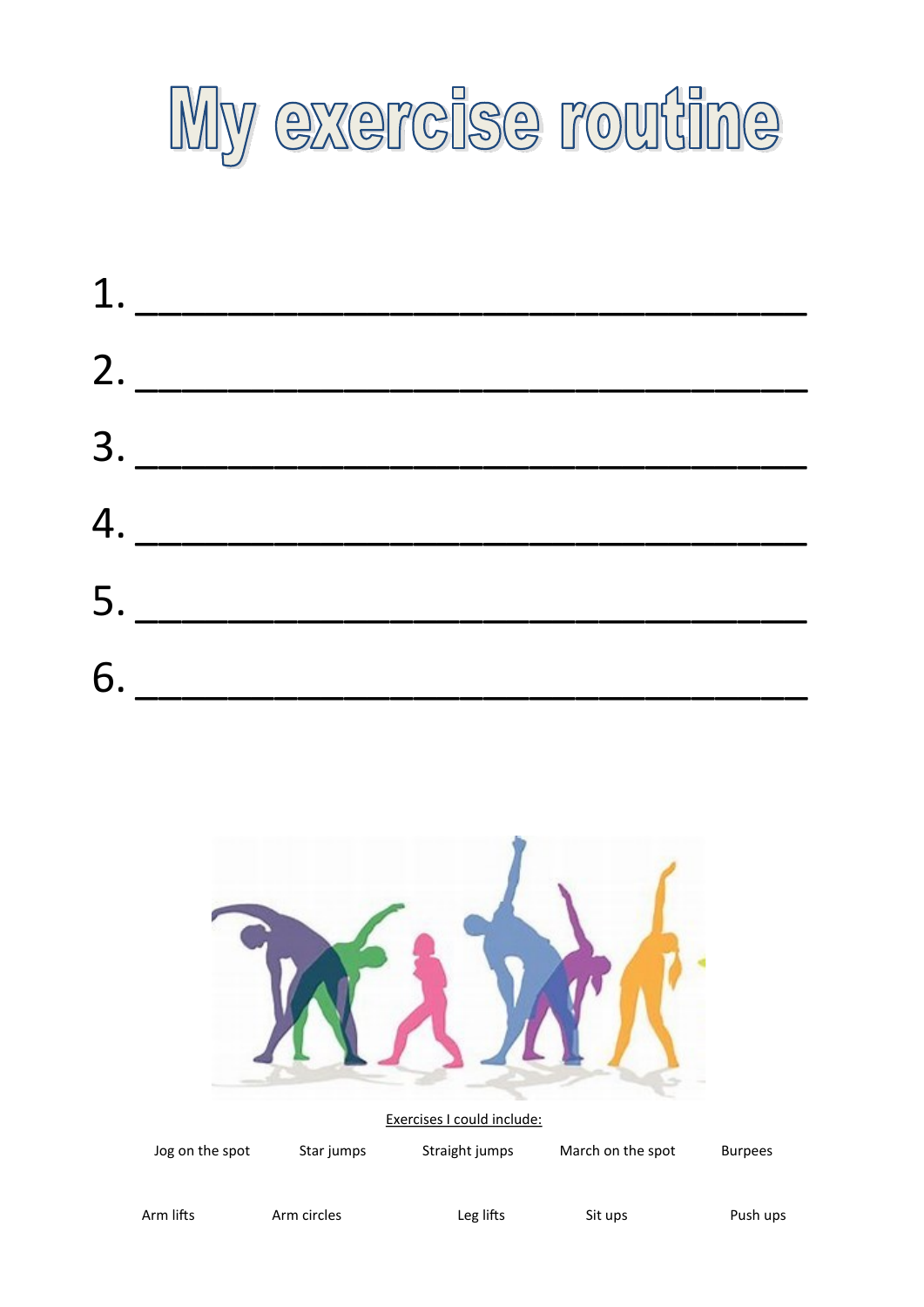# **How to make a simple vegetable curry**

#### Serves 5 Ingredients

- 1 tablespoon olive oil
- 1 onion, chopped
- 2 cloves garlic, crushed
- 2 1/2 tablespoons curry powder
- 2 tablespoons tomato purée
- 1 (400g) tin chopped tomatoes
- 1 vegetable stock cube
- 285g mixed vegetables chopped
- 340ml (12 fl oz) water
- salt and pepper to taste
- chopped fresh coriander to garnish (Optional)

#### Method

- 1. Get ingredients ready. Chop vegetable carefully into chunky pieces.
- 2. In a large saucepan over medium high heat, heat oil and sauté onion and garlic until golden.
- 3. Stir in curry powder and tomato purée, cook 2 to 3 minutes.
- 4. Stir in tomatoes, vegetable stock cube, mixed vegetables, water, salt and pepper to taste. Cook approximately 20 to 30 minutes until vegetables are well done (not crunchy).
- 5. Sprinkle with fresh coriander and serve.

Serving suggestions: Serve with:

- Rice
- Naan Bread
- Chapatti
- Chips

Top tip: I like to let my sauce simmer down for a little longer than it says in the recipe, especially if it looks a little watery.



You can use any vegetable that you have in the house.

I used:

Potatoes, Mange tout, Carrots, Peas, cauliflower.

You could even use frozen mixed vegetables!